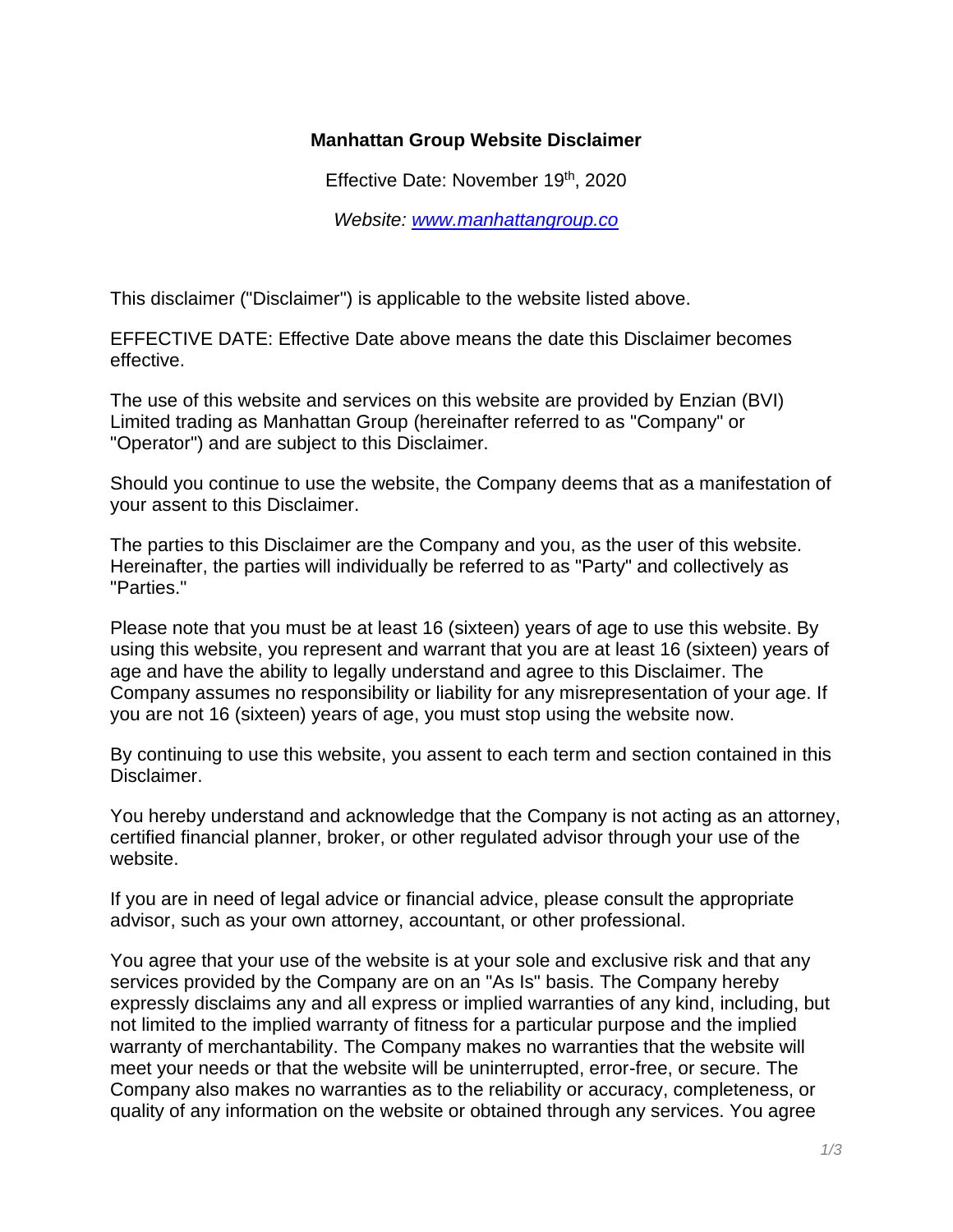that the Company is not liable for any errors, omissions, loss or damage which may be caused by your use of the website, to the fullest extent permitted by law. Any damage that may occur to you, through your computer or mobile system, or as a result of loss of your data from your use of the website is your sole responsibility.

The maximum liability of the Company arising from or relating to your use of the website is limited to the greater of one hundred (\$100) US dollars or the amount you paid to the Company in the last three (3) months. This applies to any and all claims by you, including, but not limited to, lost profits or revenues, consequential or punitive damages, negligence, strict liability, fraud, or torts of any kind.

Documents, information, or other services received on or through this website may not be appropriate for your particular situation, the assessment of which is your sole and exclusive responsibility.

The Company makes no assurances to any particular outcome based on your use of the website, including business or financial outcomes.

You agree that the website provided by the Company is the property of the Company, including all copyrights, trademarks, trade secrets, patents, and other intellectual property ("Company IP"). You agree that the Company owns all right, title and interest in and to the Company IP and that You will not use the Company IP for any unlawful or infringing purpose. You agree not to reproduce or distribute the Company IP in any way, without express written permission from the Company.

You agree not to use the website for any unlawful purpose or any purpose prohibited under this clause. You agree not to use the website in any way that could damage the website or general business of the Company.

You further agree not to use the website:

1) To harass, abuse, or threaten others or otherwise violate any person's legal rights;

2) To violate any intellectual property rights of the Company or any third party;

3) To upload or otherwise disseminate any computer viruses or other software that may damage the property of another;

4) To perpetrate any fraud;

5) To engage in or create any unlawful gambling, sweepstakes, or pyramid scheme;

6) To publish or distribute any obscene or defamatory material;

7) To publish or distribute any material that incites violence, hate, or discrimination towards any group;